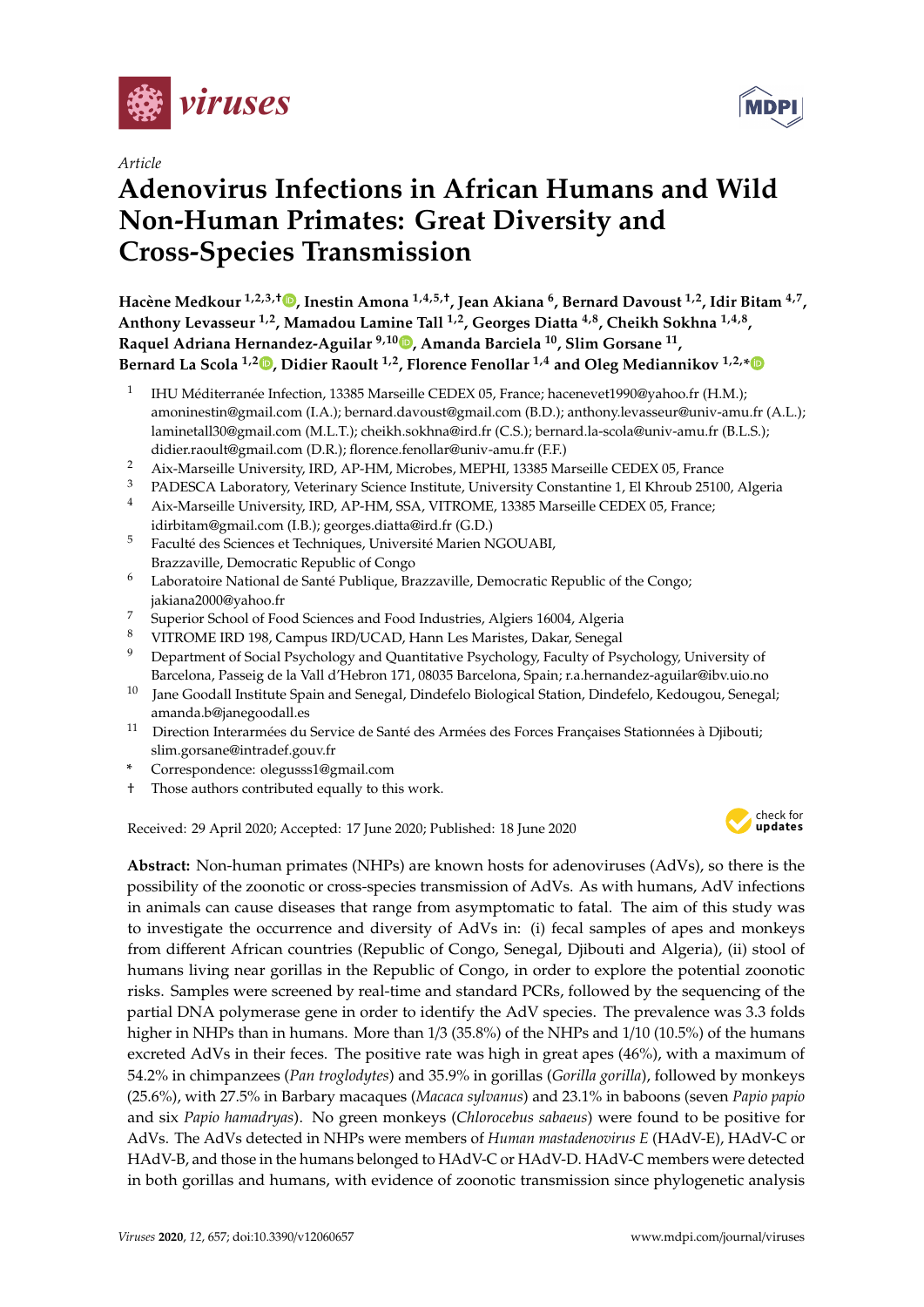revealed that gorilla AdVs belonging to HAdV-C were genetically identical to strains detected in humans who had been living around gorillas, and, inversely, a HAdV-C member HAdV type was detected in gorillas. This confirms the gorilla-to-human transmission of adenovirus. which has been reported previously. In addition, HAdV-E members, the most often detected here, are widely distributed among NHP species regardless of their origin, i.e., HAdV-E members seem to lack host specificity. Virus isolation was successful from a human sample and the strain of the Mbo024 genome, of 35 kb, that was identified as belonging to HAdV-D, exhibited close identity to HAdV-D members for all genes. This study provides information on the AdVs that infect African NHPs and the human populations living nearby, with an evident zoonotic transmission. It is likely that AdVs crossed the species barrier between different NHP species (especially HAdV-E members), between NHPs and humans (especially HAdV-C), but also between humans, NHPs and other animal species.

**Keywords:** adenoviruses; non-human primates; humans; prevalence; Africa; zoonotic diseases; cross-species transmission

## **1. Introduction**

Adenoviruses (AdVs), members of the *Adenoviridae* family, are DNA viruses that naturally infect many vertebrates, including humans and non-human primates (NHPs). Their name derives from their initial isolation from human adenoids in 1953 [\[1\]](#page-12-0). Since then, human adenoviruses (HAdVs) have been increasingly recognized as major contributors to clinical illness, from mild respiratory infections in young children (known as the common cold) to life-threatening multi-organic diseases in people with weakened immune systems. It is estimated that more than 90% of the human population is seropositive for at least one serotype of AdVs [\[2](#page-12-1)[,3\]](#page-12-2). Illnesses include upper and lower respiratory tract diseases, conjunctivitis, acute hemorrhagic cystitis, meningoencephalitis, diarrhea, intussusceptions, celiac disease, hepatitis, myocarditis and obesity, with certain clinical diseases associated with specific adenoviral species and genotypes [\[3\]](#page-12-2). Despite their role as pathogens, some HAdVs and simian adenoviruses (SAdVs) have been used or proposed as tools for vaccine delivery and gene therapy [\[4\]](#page-12-3).

Until now, within the genus *Mastadenovirus* (including all human adenoviruses), 103 human AdV genotypes have been assigned in high resolution using genomics (http://[hadvwg.gmu.edu](http://hadvwg.gmu.edu/)/). They have been divided into seven distinct species (*Human mastadenovirus A* to *Human mastadenovirus G*, informally HAdV-A to HAdV-G) that were originally distinguished by their biological, clinical and restriction enzyme digestion properties and were reconfirmed using omics data. AdVs within the genus *Mastadenovirus* could infect other mammalian hosts, such as NHPs, bats, bovines, canines, deer, dolphins, equines, murines, ovines, swine, sea lions, skunks, squirrels and tree shrews [\[3\]](#page-12-2). Novel human and animal AdVs continue to be identified and characterized [\[5](#page-12-4)[,6\]](#page-12-5). In addition, there are AdVs in four other genera within the *Adenoviridae* family that infect animals. These are *Atadenovirus*, type species: *Ovine atadenovirus D*; *Aviadenovirus,* type species: *Fowl aviadenovirus A*; *Ichtadenovirus*, type species: *Sturgeon ichtadenovirus A*; and *Siadenovirus*, type species: *Frog siadenovirus A* (https://[talk.ictvonline.org](https://talk.ictvonline.org/taxonomy/)/taxonomy/). As with humans, AdV infections in animals can cause diseases that range from asymptomatic to fatal [\[3\]](#page-12-2).

For millennia, interactions between humans and their closest living relatives have led to an inherent risk of pathogen transfer. NHPs are increasingly implicated as potential sources of emerging zoonotic diseases in humans [\[7](#page-12-6)[,8\]](#page-12-7). Indigenous groups that depend on wildlife for survival were exposed to the risk of the transmission of NHP pathogens through hunting, consumption of bushmeat [\[9\]](#page-12-8) and through other ways; for example, by sharing non-flowing water sources, fruits and plant sources that NHPs have used. Concerning adenoviruses, virologists have long wondered about the possibility that NHP adenoviruses may one day pose a risk to humans [\[10\]](#page-12-9). Although adenoviruses are generally considered to be rather host species-specific viruses, canine adenovirus 1 has a wider host range and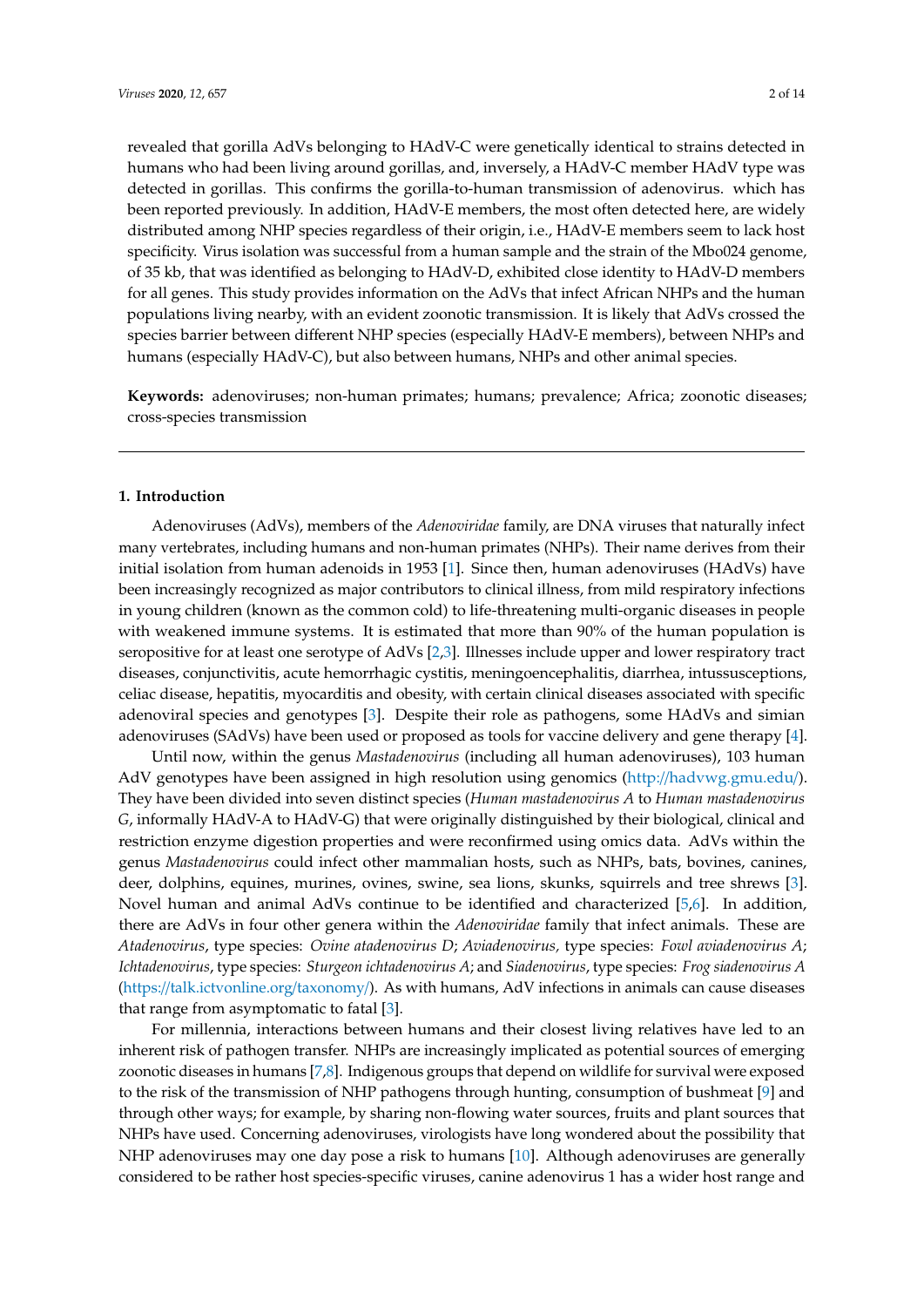can infect members of the *Canidae, Mustelidae* and *Ursidae* families [\[11\]](#page-12-10). The host range and zoonotic potential of simian adenoviruses has more recently become an area of interest [\[10,](#page-12-9)[12\]](#page-12-11).

Simian adenoviruses (SAdVs) have been described in macaques (SAdV-1 to SAdV-15), African green monkeys (SAdV-16 to SAdV-18 and SAdV-20), baboons (SAdV-19) and chimpanzees (SAdV-21 to SAdV-25) [\[13\]](#page-12-12). Many more simian AdVs have been described, like New World monkey and prosimian AdVs [\[14\]](#page-12-13). In 2009, Roy S et al. isolated and characterized 30 novel great ape AdVs from the feces of chimpanzees, bonobos and gorillas, as well as three macaque AdVs. All of them were captive NHPs, held in facilities and zoos in North America. Virus isolation was performed, and complete genomes were sequenced and tentatively named SAdV-25.2 to SAdV-50 [\[13\]](#page-12-12). Most SAdVs have proven to be very similar to HAdVs. Currently, the naming of a species follows the principle that if an adenovirus species with primate hosts contains at least one type of HAdV, the species is called a HAdV species, otherwise it is called a SAdV species. As a result, most SAdVs have been grouped correspondingly into the HAdV- B, C, E and G species [\[13](#page-12-12)[,15–](#page-12-14)[21\]](#page-13-0).

In the present study, we sought to investigate the presence and molecular diversity of AdVs in wild African NHPs, including great apes (gorillas and chimpanzees), macaques and other monkeys (baboons, green monkeys), living in close proximity to or outside human settlements. In addition, we assessed the AdV infections of a local human population from the Republic of Congo, who were living near gorillas, in order to evaluate potential zoonotic transmissions. Fecal samples were collected and tested by PCR/sequencing, and the adenoviruses were typed based on their DNA polymerase partial gene. A human strain was isolated by viral cell culture and described.

#### **2. Materials and Methods**

#### *2.1. Animals and Study Area*

In Senegal, in August 2016, 48 fecal samples of western chimpanzees (*Pan troglodytes verus*) were collected from three sites located within the Dindefelo Community Natural Reserve in the Kédougou region. Site 1: three degraded stool samples (12°22'57.1404" N, 12°17'16.7172" W), Site 2: seven degraded stool samples (12°22'53.1732" N, 12°17'26.7936" W) and Site 3: thirty-eight fresh stool samples (12°22'47.7084" N, 12°17'48.588" W). In 2015, green monkeys (*Chlorocebus sabaeus*) and Guinea baboons (*Papio papio*) were sampled in the Niokolo-Koba National Park (NKNP), a World Heritage Site and one of the oldest natural protected areas in Africa. The NKNP is situated in Southeastern Senegal and borders with Guinea. Fresh feces from 4 green monkeys and 7 baboons, which were habituated individuals, were collected near the Niokolo forestry guardhouse of the NKNP  $(13°04'28.6"$  N  $12°43'18.2"$  W). The study was approved by the Senegalese Ministry of the Environment (Direction of the National Parks, No. 1302, 16 October, 2015). The Direction des Eaux, Forêts, Chasses et Conservation des Sols of the Republic of Senegal gave authorization to collect and export feces samples (No. 1914/DEF/DGF of 5 June 2016).

In the Republic of Congo, gorilla (*Gorilla gorilla*) feces were collected from the Lésio-Louna (LLR) and South-West Léfini (SWLR) gorilla reserves (2°58'33.1" S 15°28'33.4" E), as part of a collaborative project between the Government of the Republic of Congo and the Aspinall Foundation, which manages a protected area of 170,000 ha located about 140 km north of Brazzaville. About 35 gorillas inhabit the Lesio-Louna/Léfini Natural Reserves and, in August 2015, we collected 16 non-fresh fecal samples. The project was approved by the Ministry of Health (No 208/MSP/CAB.15 of 20 August 2015) and the Forest Economy and Sustainable Development (No 94/MEFDD/CAB/DGACFAP-DTS of 24 August 2015) of the Republic of Congo. Moreover, between 2017 and 2019, 12 other gorilla feces samples from the LLR, ten samples from Odzala-Kokoua National Park (OKNP) (1.3206◦ N, 14.8455◦ E) and one sample from Nouabale-Ndoki National Park (NNNP) (2.5857° N, 16.6291° E) were collected. For NHPs, fresh fecal samples were collected at sleeping sites, feeding sites and places where the primates had been observed. In addition, in 2017, human stool samples were collected after obtaining the verbal consent of all the participants because of their low level of literacy. A total of 38 samples were collected,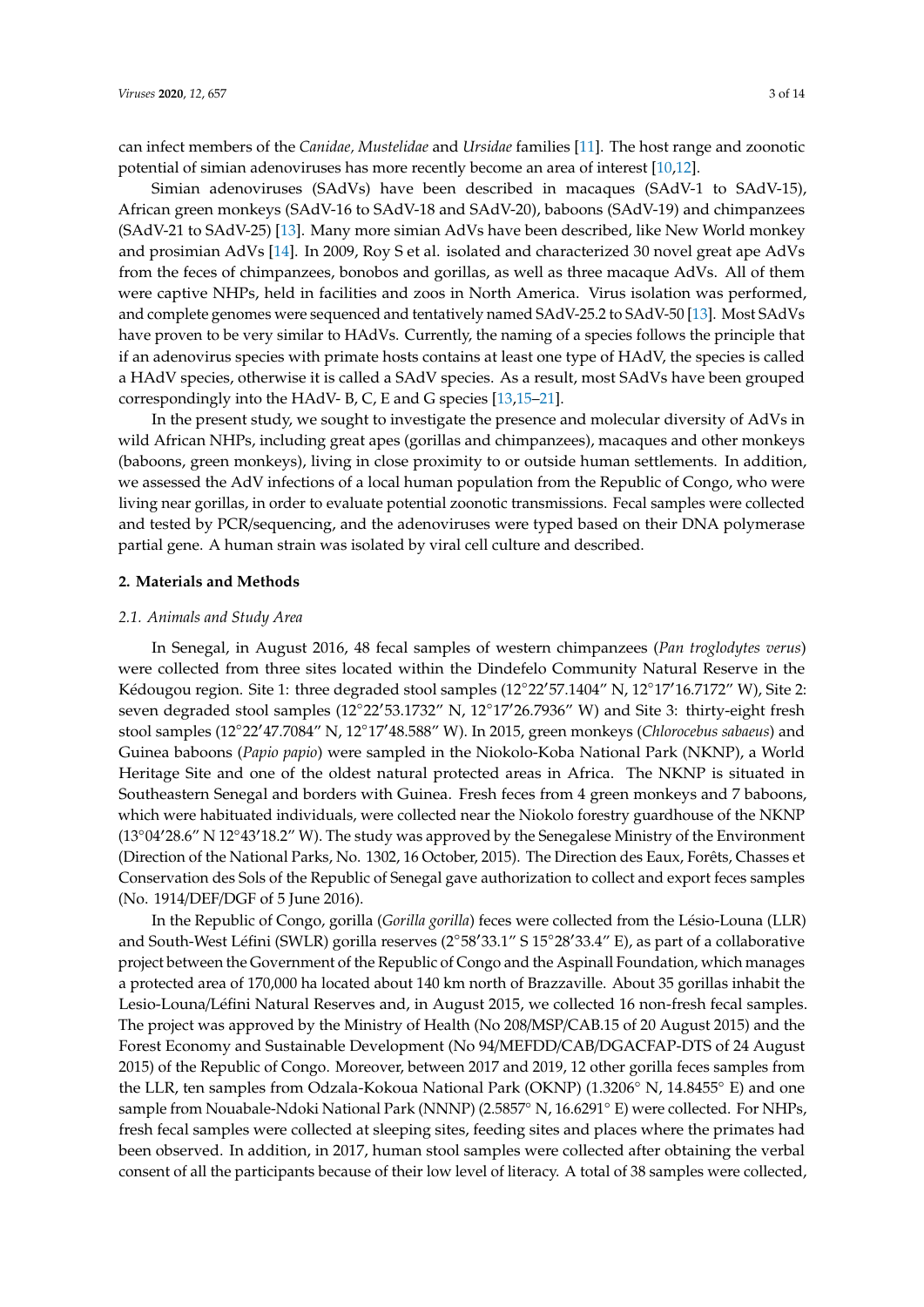In the Republic of Djibouti, 6 fecal samples of hamadryas baboons (*Papio hamadryas*) were collected in 2017. These baboons lived outside the village of Oueah, 38 km from the city of Djibouti (11°29′56.1" N 42°51'14.8" E). This collection was carried out in partnership with the Center for Studies and Research of Djibouti.

In Algeria, fecal samples were collected from 69 Barbary macaques (*Macaca sylvanus*), with the authorization of the management of the Chréa National Park (CNP), including 30 samples collected from two sites, the Stream of Monkeys and the Gorges of la Chiffa in Blida Province, 50 km north of Algiers (36°23′42.9" N 2°45′53.6" E), and 39 samples from Cap Carbon (36°46′31.6" N 5°06′11.2" E) in the suburbs of Béjaïa, 250 km east of Algiers. These primates were synanthropic and lived in close contact with the people who provided them with food.

No experimentation was conducted on any of the NHPs in our study as all fecal samples were collected from the ground. The sampling was non-invasive and did not disrupt any wild animal.

All humans in our study were apparently healthy. In addition, the fact that the NHPs' feces were not diarrheic may perhaps be some indication of them also being healthy. All collected samples were taken to the IHU Méditérranée Infection Laboratory, 13005 Marseille, France, for analysis. They were identified and stored at either −20 ◦C or −80 ◦C.

## *2.2. DNA Extraction*

Viral DNA extraction was performed using the Qiagen Virus Mini Kit<sup>®</sup> v2.0 (Qiagen, Courtaboeuf, France) on BIOROBOT EZ1 (Qiagen, Courtaboeuf, France), according to the manufacturer's instructions. Firstly, about 40 g of each stool was mixed with 360 µL of G2 buffer and 40 µL of proteinase K (Qiagen, Courtaboeuf, France). This was subjected to a mechanical lysis with tungsten beads (Qiagen, Courtaboeuf, France), using a FastPrep-24TM 5G Grinder, before being incubated overnight at 56 ◦C. Then, viral DNA was extracted from 190  $\mu$ L of supernatant with 10  $\mu$ L of internal control (Enterobacteria phage T4). DNA was eluted in 130 µL volume, then aliquoted in individual PCR tubes to an amount of  $50 \mu L$  of pure extracted DNA. Then, other aliquots of  $50 \mu L$  of DNA were diluted to 1:10, and finally, one-third of 50 µL of DNA diluted to 1: 100. DNA tubes were stored at −20 ◦C until use.

The DNA extraction and dilutions were controlled by qPCR, targeting the phage T4 (Table [1\)](#page-4-0). Based on the results of the qPCR for extraction control, DNA which had been diluted to 1/10th was chosen for adenovirus testing.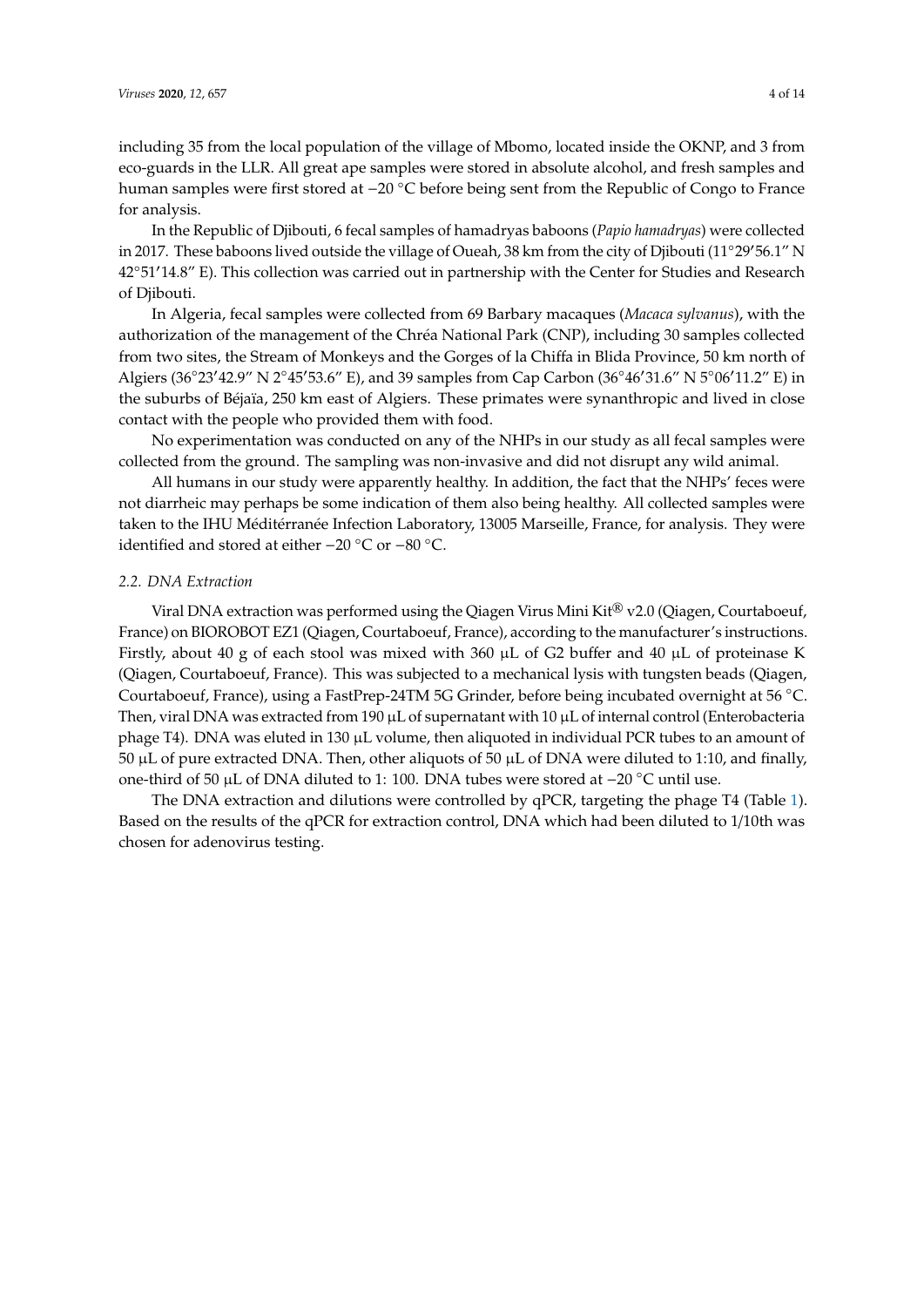<span id="page-4-0"></span>

| <b>PCR System</b>  | <b>Target Gene</b> | Name of Primer       | Sequence                              | <b>Fragment Length</b> | Tm °C | Source |
|--------------------|--------------------|----------------------|---------------------------------------|------------------------|-------|--------|
| Extraction control | Phage T4           | T <sub>4</sub> F     | CCATCCATAGAGAAAATATCAGAACGA           |                        | 60    | $[22]$ |
|                    |                    | T <sub>4</sub> R     | <b>TAAATAATTCCTCTTTTCCCAGCG</b>       |                        |       |        |
|                    |                    | T <sub>4</sub> probe | VIC-AACCAGTAATTTCATCTGCTTCTGATGTGAGGC |                        |       |        |
| Adenoviruses       | Hexon              | AQ1                  | GCCACGGTGGGGTTTCTAAACTT               |                        | 60    | $[23]$ |
|                    |                    | AQ <sub>2</sub>      | GCCCCAGTGGTCTTACATGCACAT C            |                        |       |        |
|                    |                    | AP                   | 6FAM-TGCACCAGACCCGGGCTCAGGTACTCCGA    |                        |       |        |
|                    | DNA polymerase     | Fw Outer             | TGATGCGYTTCTTACCTYTGGTYTCCATGAG       | $\approx$ 1400 bps     | 58    | $[13]$ |
|                    |                    | Rw Outer             | AGTTYTACATGCTGGGCTCTTACCG             |                        |       |        |
|                    |                    | Fw inere             | GTGACAAAGAGGCTGTCCGTGTCCCCGTA         | $\approx$ 250 bps      | 55    |        |
|                    |                    | Rw inere             | <b>TCACGTGGCCTACACTTACAAGCCAATCAC</b> |                        |       |        |

**Table 1.** PCR systems used in the present study.

**Tm:** annealing temperature.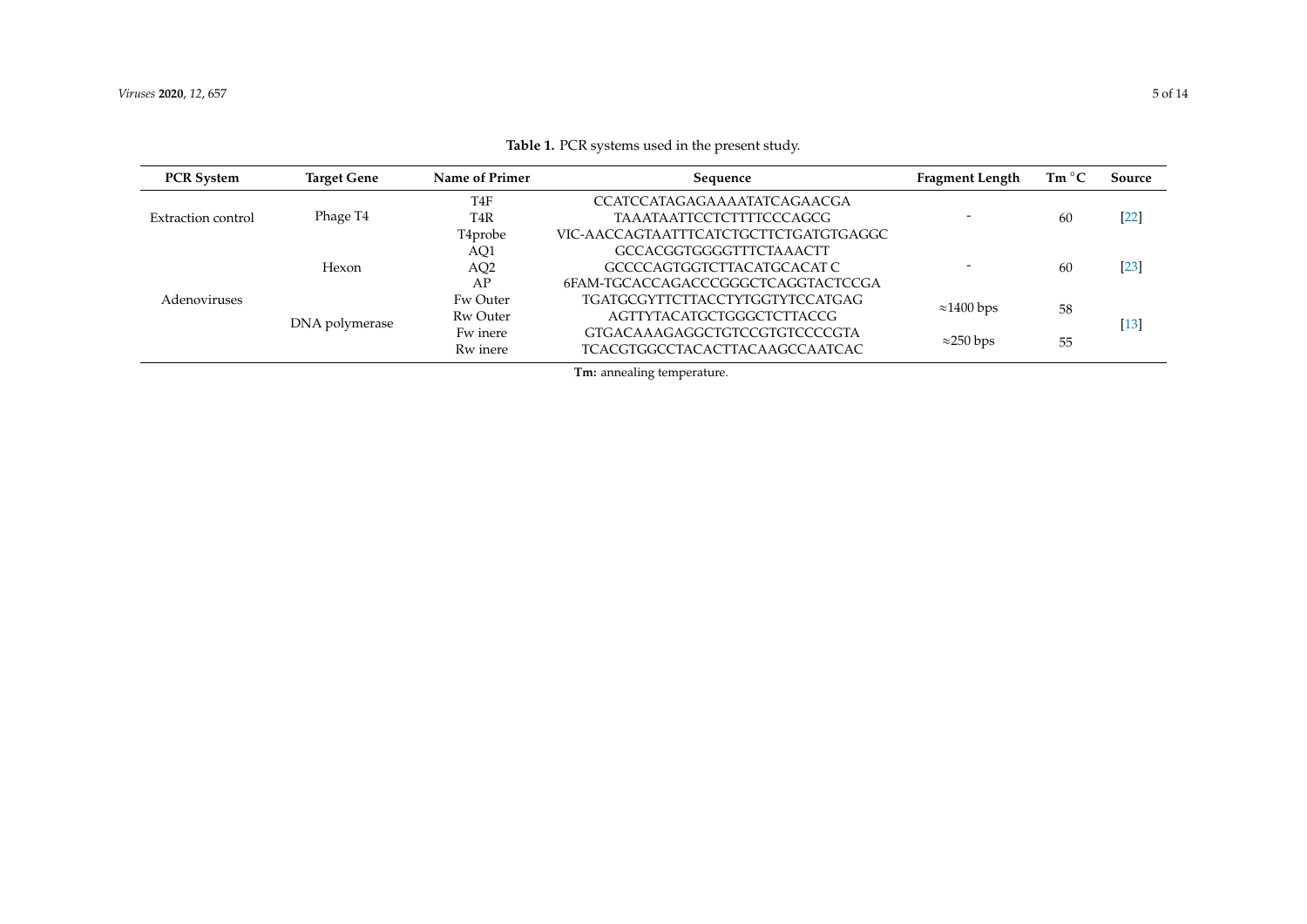#### *2.3. Real-Time PCR Assays (qPCR)*

First, all samples were screened using qPCR targeting the T4 phages [\[22\]](#page-13-3), and after that they were screened by qPCR targeting a conserved region of the hexon gene of all 51 HAdV prototypes [\[23\]](#page-13-4). The qPCR amplifications were performed in a CFX96 real-time system (Bio-rad Laboratories, Foster City, CA, USA). Reactions were carried out in a final volume of 20  $\mu$ L, containing 5  $\mu$ L of DNA template, 10 µL of Master Mix Roche (Eurogentec, Seraing, Belgium), 0.5 µL each primer per reaction at a concentration of 20  $\mu$ M, 0.5  $\mu$ L UDG and 0.5  $\mu$ L of each probe at a concentration of 5  $\mu$ M. The TaqMan cycling conditions included two hold steps at 50 ◦C for 2 min, followed by 95 ◦C for 15 min and 40 cycles of two steps each (95 ◦C for 30 s and 60 ◦C for 30 s). The PCR systems used for the study are detailed in Table [1.](#page-4-0) Each PCR plate contained 96 wells. DNA from the cultured adenovirus was included as a positive control and master mixtures as negative controls in each test.

## *2.4. Genetic Amplification by Standard PCR, Sequencing and Phylogeny*

All samples were tested by a sensitive and specific nested PCR (Table [1\)](#page-4-0), using outer primers in the first reaction and inner primers in the second. The nested PCR was used for the amplification of the DNA polymerase partial gene and the specific diagnostic for adenoviral shedding [\[13\]](#page-12-12).

For gene amplification, PCR reactions were performed in a total volume of  $50 \mu L$ , consisting of  $25 \mu L$  of AmpliTaq Gold master mix, 18  $\mu L$  of ultra-purified water DNAse-RNAse free, 1  $\mu L$  of each primer (20  $\mu$ M of concentration) and 5  $\mu$ L of the DNA template. In the second amplification, we used only 1  $\mu$ L of PCR1 product rather than 5  $\mu$ L of DNA and 22  $\mu$ L of ultra-purified water rather than 18 µL. The thermal cycling conditions for both PCR amplifications were as follows: incubation step at 95 ◦C for 15 min, 40 cycles (only 30 cycles for the second PCR) of one minute at 95 ◦C, 30 s for the annealing at 54 ◦C, 1.5 min (30 s for the second PCR) of elongation time at 72 ◦C. Finally, we included an extension step for five minutes at 72 ◦C.

PCR amplification was performed in a Peltier PTC-200 model thermal cycler (MJ Research Inc., Watertown, MA, USA). The results of amplification were visualized by electrophoresis on 2% agarose gel. Samples that had Ct < 35 in qPCR and a good band of nested PCR were selected for sequencing. Amplicons were purified using NucleoFast 96 PCR plates (Macherey Nagel EURL, Hoerdt, France), as per the manufacturer's instructions, and sequenced using the Big Dye Terminator Cycle Sequencing Kit (Perkin Elmer Applied Biosystems, Foster City, CA, USA) with an ABI automated sequencer (Applied Biosystems). The obtained electropherograms were assembled and edited using ChromasPro software (ChromasPro 1.7, Technelysium Pty Ltd., Tewantin, Australia) and compared with those available in the GenBank database compiled by NCBI BLAST (https://[blast.ncbi.nlm.nih.](https://blast.ncbi.nlm.nih.gov/Blast.cgi) gov/[Blast.cgi\)](https://blast.ncbi.nlm.nih.gov/Blast.cgi). The sequences obtained were aligned and compared with each other and with those of the AdVs available in the GenBank database. A maximum likelihood method was used to infer the phylogenetic analyses and tree reconstruction was performed using MEGA software version 7 (https://[www.megasoftware.net](https://www.megasoftware.net/)/). Bootstrap analyses were conducted using 1000 replicates.

#### *2.5. Cultivation and Virus Isolation*

Fecal samples from positive NHPs and humans for the molecular detection of AdVs were subjected for virus isolation in cell cultures. The large particles were removed by low speed centrifugation, and the supernatant was filtered through  $0.2 \mu m$ -pore sized syringe filters. A volume of  $100 \mu L$  of each filtered sample was inoculated into HEp2 and MRC5 cells which had been grown in a MEM medium with 10% fetal bovine serum (FBS) for 14 days. Cultures were observed every 2 days to detect the appearance of a cytopathogenic effect (CPE). qPCR targeting adenovirus was performed at day 0 and day 14 in each culture to confirm that CPE was related to adenovirus growth. Virus isolates collected from the cell lines were analyzed using the molecular approaches described above.

The isolated viruses were first analyzed using the same molecular approaches described above and then subjected to next generation sequencing (NGS) for the sequencing of the whole adenovirus genome.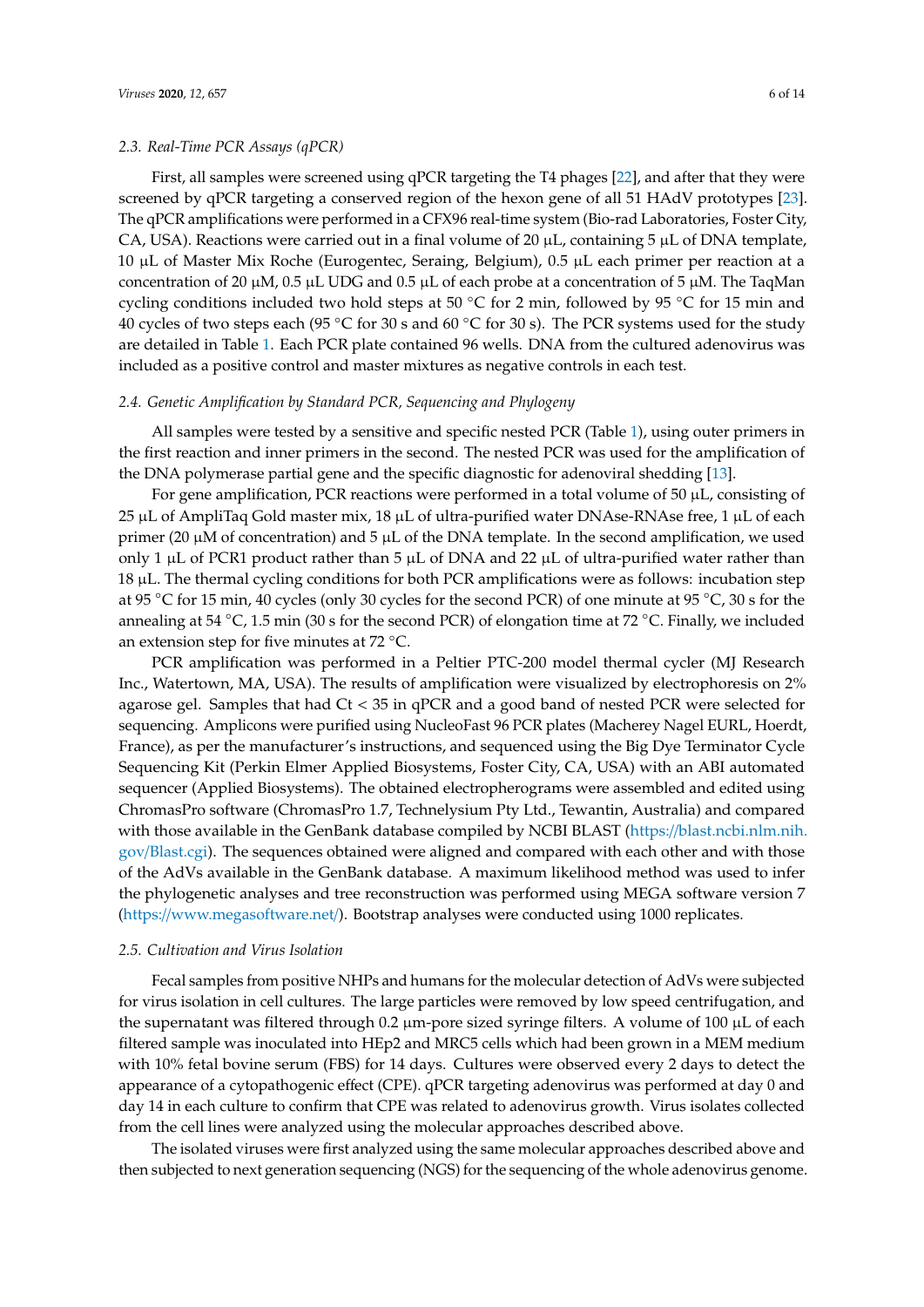## *2.6. Genome Sequencing*

Whole adenovirus genome analysis was performed using DNA extracted from the culture isolate using next generation sequencing (NGS). The genomic DNA (gDNA) of AdV Mbo024 was quantified by a Qubit assay with the high sensitivity kit (Life technologies, Carlsbad, CA, USA) to 0.2 ng/µL. The genomic DNA was then sequenced with the MiSeq Technology (Illumina Inc., San Diego, CA, USA) with the paired end strategy and was barcoded in order to be mixed respectively with 11 other genomic projects prepared with the Nextera XT DNA sample prep kit (Illumina).

To prepare the paired end library, a dilution was performed so that 1 ng of each genome was needed as input to prepare the paired end library. The tagmentation step fragmented and tagged the DNA. Then, limited cycle PCR amplification (12 cycles) completed the tag adapters and introduced dual-index barcodes. After purification on AMPure XP beads (Beckman Coulter Inc., Fullerton, CA, USA), the libraries were normalized on specific beads according to the Nextera XT protocol (Illumina). Normalized libraries were pooled into a single library for sequencing on the MiSeq. The pooled single strand library was loaded onto the reagent cartridge and then onto the instrument, along with the flow cell. Automated cluster generation and paired end sequencing with dual index reads were performed in a single 39-h run in 2x250-bp.

Total information of 54,397 Gb was obtained from a 559 K/mm<sup>2</sup> cluster density with a cluster passing quality control filters of 97.1%. Within this run, the index representation for AdV Mbo024 was determined to index 4.8722. The 1,083,204 paired end reads were filtered according to the read qualities.

## *2.7. Bioinformatics Analysis*

The quality of the sequence data obtained was controlled using the CLC Genomics Workbench v7 (Qiagen, https://[www.qiagenbioinformatics.com](https://www.qiagenbioinformatics.com/products/clc-genomics-workbench/)/products/clc-genomics-workbench/) and the assembly was performed by SPADES V3.13.0 [\[24\]](#page-13-5). Sequences were trimmed with MiSeq and Trimmomatic [\[25\]](#page-13-6) software, whereas untrimmed data were processed only using MiSeq software. To reduce assembly deviations, we used GapCloser software [\[26\]](#page-13-7). Scaffolds that had a nucleotide number <800 (bp) and scaffolds that had a depth value lower than 25% of the mean depths were removed. The best assembly was selected using different criteria (number of scaffolds, N50, number of N) [\[27\]](#page-13-8). After assembly, we applied a mapping program between our genome and that of the reference genomes, human adenovirus 25 (JN226752) and human adenovirus 13 (JN226747), to produce consensus sequences in order to ensure the consistency of the methodology using a scaffold builder [\[27\]](#page-13-8) with a minimum identity for merging contigs (80%), minimum length for ambiguously mapped contigs (95%) and maximum gap length allowed (5000 nt) (Supp. Material S1). Finally, the genes (E1A, E1B, IX, IVa2, E2A, E2B, pTP, L1-L5, E3, E4, U-exon) were analyzed using a homology search engine, the local BLAST [\[28,](#page-13-9)[29\]](#page-13-10). The sequences were aligned using MUSCLE with default parameters.

## **3. Results**

The DNA extraction was validated by the qPCR targeting the T4 phage: All samples tested positive (Ct  $\leq$  35). Ct values were (26.73–37) mean: 30.16  $\pm$  1.96 for pure DNAs and (25–35.03) mean: 29.36 ± 2.21 for DNAs diluted at 1:10. Ct values for DNA dilutions at 1:100 were higher than the others or even completely negative for some samples. Given these results, DNAs diluted at 1:10 were chosen for the adenoviruses study.

Based on the results of  $qPCR$  (Ct < 35) and standard PCR simultaneously (presence of the specific band), the total prevalence of adenoviruses was significantly different (z test,  $p$ -value = 0.0001) between African NHPs, at 35.8% (62/173), and humans from the Republic of Congo, at 10.5% (4/38). Adenovirus carriage was different according to the species of NHP (Khi2 test, *p*-value = 0.014). Monkeys were less infected, at 25.6% (22/86), than great apes, at 46% (40/87) (z test, *p*-value = 0.007). The prevalence rates were as follows: 27.5% (19/69) in macaques, 23.1% (3/13) in baboons, 0% in green monkeys (0/4), 35.9% (14/39) in gorillas and 54.2% (26/48) in chimpanzees. In the Republic of Congo,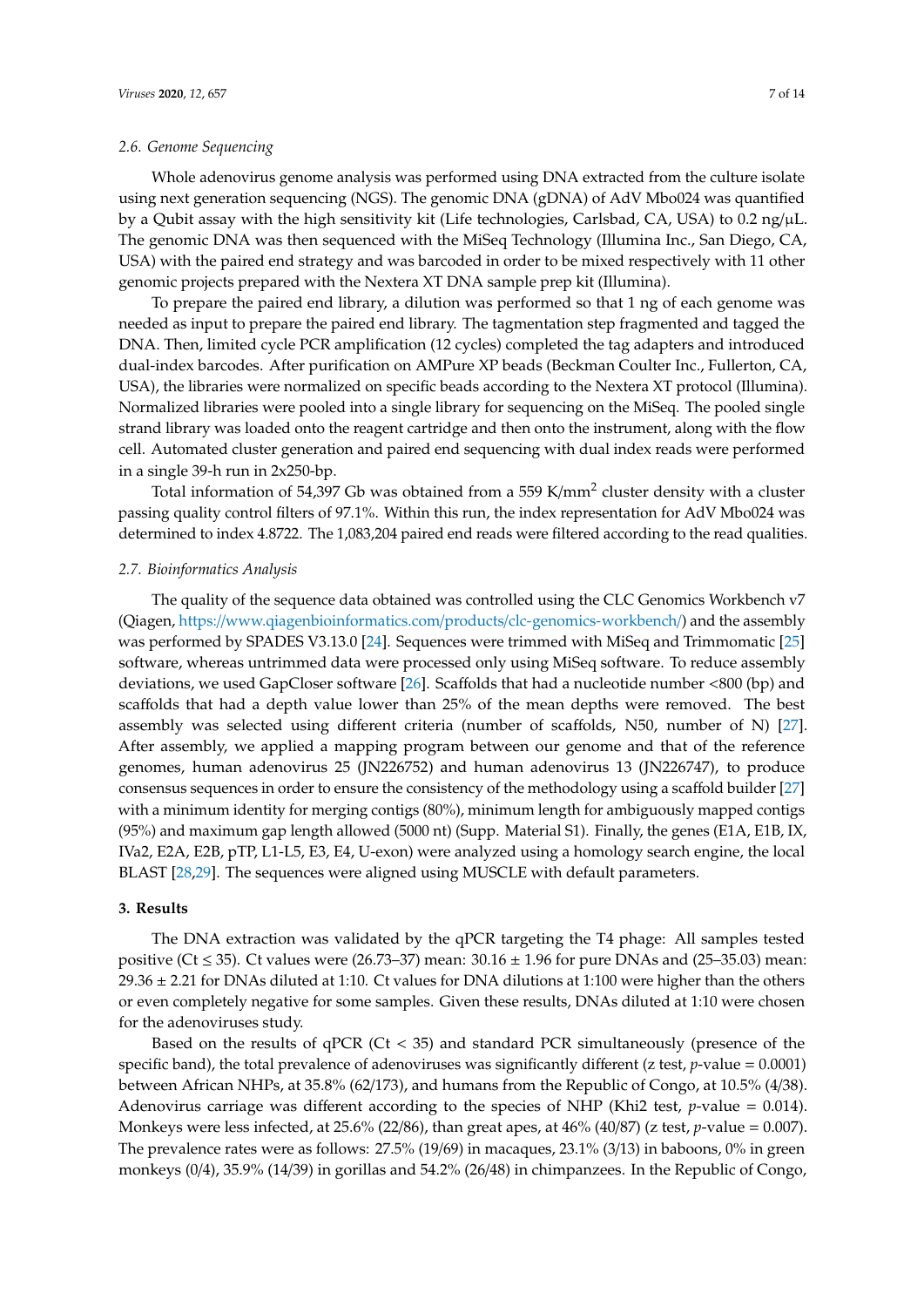where we collected gorilla and human samples simultaneously, AdVs were more frequent in gorillas (35.9%) than humans (10.5%) (4/38) (z test*, p*-value < 0.0001) (Figure [1,](#page-7-0) Table [2\)](#page-7-1).

| <b>Species</b>      | Origin        | N   | <b>Positive</b> | <b>Negative</b> | Prevalence (%) |
|---------------------|---------------|-----|-----------------|-----------------|----------------|
| Gorilla             | Rep. of Congo | 39  | 14              | 25              | 35.9           |
| Chimpanzee          | Senegal       | 48  | 26              | 22              | 54.2           |
| Guinea baboon       | Senegal       | 7   | 2               | 5               | 28.6           |
| Hamadryas<br>baboon | Djibouti      | 6   |                 | 5               | 16.7           |
| Green monkey        | Senegal       | 4   | $\Omega$        | 4               | 0.0            |
| Macaque             | Algeria       | 69  | 19              | 50              | 27.5           |
| Great apes          |               | 87  | 40              | 47              | 46.0           |
| Monkeys             |               | 86  | 22              | 64              | 25.6           |
| <b>Total NHPs</b>   |               | 173 | 62              | 111             | 35.8           |
| Humans              | Rep. of Congo | 38  | 4               | 34              | 10.5           |

<span id="page-7-1"></span>Table 2. Prevalence of adenoviruses in African humans and non-human primates (NHPs).

<span id="page-7-0"></span>

Figure 1. Prevalence of adenoviruses in African humans and NHPs. Deep dark: Great apes, including gorillas from the Republic of Congo and chimpanzees from Senegal. Gray: Monkeys, including Guinea baboons from Senegal, hamadryas from Djibouti and Algerian Barbary macaques humans from the Republic of Congo, living in contact with gorillas. from Algeria. **White**: humans from the Republic of Congo, living in contact with gorillas.

We succeeded in obtaining 25 sequences of ≈250 bps of adenoviral DNA polymerase genes from We succeeded in obtaining 25 sequences of ≈250 bps of adenoviral DNA polymerase genes from the stock of NHPs: six sequences of  $\sim$  200 pp or decreasing from polymerase genes in the stool of NHPs: six sequences from gorillas, ten from chimpanzees, seven from macaques and one from baboons from Djibouti. Four sequences were obtained from human stool samples from the Republic of Congo. The sequences were compared with each other and with the DNA polymerase sequences available in the GenBank database (Table S1). Seven sequences from chimpanzees, one from gorillas, one from baboons and seven from macaques exhibited at least a 97% identity with each other and a 99% identity with SAdV-38 (FJ025922/HB426671). They clustered together and with HAdV-**E** members from GenBank (Figure [2\)](#page-8-0). One sequence from a chimpanzee showed a 97% identity with SAdV-41.2 (FJ025927) and grouped with HAdV-**B** types. One human sequence was 98% identical to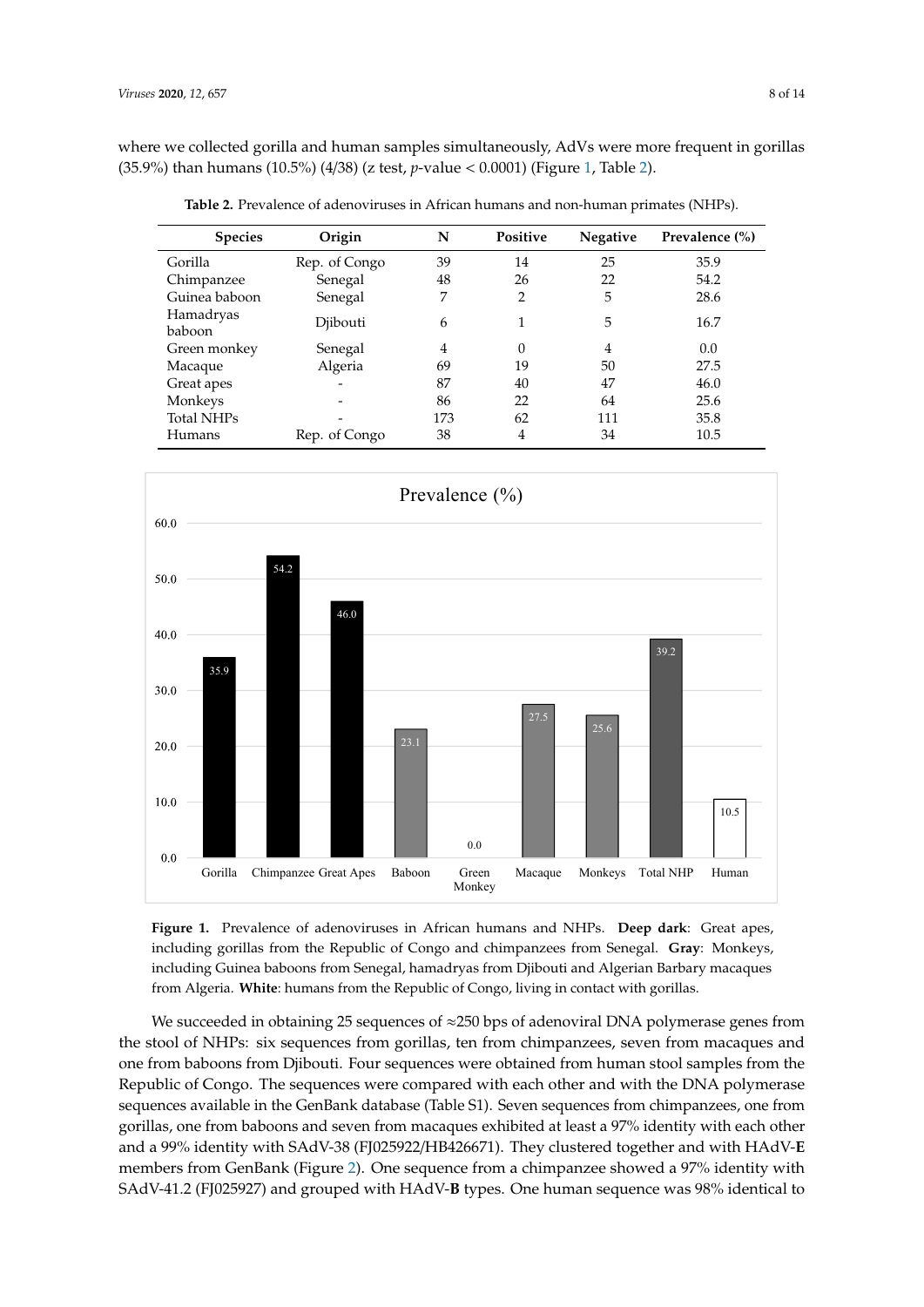a HAdV-D type (KF268200). Three human and two gorilla sequences were perfectly similar to each other and two other sequences from gorillas showed >97% identity with them. All these sequences clustered together with species HAdV-**C** (Figure [2\)](#page-8-0). together with species HAdV-**C** (Figure 2). and two other sequences from gorine gorillas showed  $\frac{1}{\sqrt{2}}$ .

<span id="page-8-0"></span>

**Figure 2.** Molecular phylogenetic analysis by maximum likelihood method based on a short (250 bps) **Figure 2.** Molecular phylogenetic analysis by maximum likelihood method based on a short (250 bps) sequence alignment of the DNA polymerase gene of human and simian adenoviruses. The evolutionary sequence alignment of the DNA polymerase gene of human and simian adenoviruses. The evolutionary history was inferred using the maximum likelihood method, based on the Tamura three-parameter history was inferred using the maximum likelihood method, based on the Tamura three-parameter in the maximum likelihood method, based on the Tamura three-parameter model. Sequences were aligned by the ClustalW method and compared with each other as well as with available DNA polymerase sequences from GenBank. Sequences in this study are indicated by the following colors: brown for humans; green for gorillas; blue for chimpanzees; violet for macaques and red for baboons. Sequences from GenBank are in **black**. AdV types from HAdV-C, -B and -E were detected in African NHPs and from HAdV-C and -D in humans. HAdV-C jumped from humans to gorillas and, inversely, HAdV-C strains G06 and G07A jumped from gorillas to humans from the Republic of Congo. The tree with the highest log likelihood (−1102.33) is shown. The percentage of trees in which the associated taxa clustered together is shown next to the branches. The tree is drawn to scale, with branch lengths measured in the number of substitutions per site. The analysis involved 59 nucleotide sequences. The confidence probability (multiplied by 100) for the inside length of the branch is greater than 0, as estimated by the bootstrap test (1000), which is shown next to the branches.

 $m_{\rm B}$  in the members in both and goring in both humans and goriellas (Table S1). In section  $\sim$ In the Republic of Congo, we found HAdV-C and E members in gorillas and HAdV-C and D members in humans, with an abundance of C members in both humans and gorillas (Table S1). In Senegal, HAdV-B and E members were detected in chimpanzees, and the E members were the most prevalent ones. AdV-E was also found in baboons from Djibouti. In Algeria, the macaques were infected by AdV-E types. In this study, the green monkeys were negative for AdVs, probably due to the limited number of samples (only four samples).

Viral isolation was successful in HEp2 cells inoculated with a human stool sample with 20 Ct in the qPCR control at day 14. No virus was isolated from the NHP stool samples. The Mbo024 strain of the whole genome of a 35 kb length showed a 97.6% identity with HAdV- 25 (JN226752) and a 96.4% identity with HAdV- 13 (JN226747) from HAdV-D detected in a human from the United States of America. The fifteen recognized genes for AdVs were identified in the Mbo024 strain and compared to the reference AdV species; they were close to the HAdV-D types (Table S2). The HAdV- Mbo024 whole genome was deposited in the GenBank database under accession number (LR796137.1).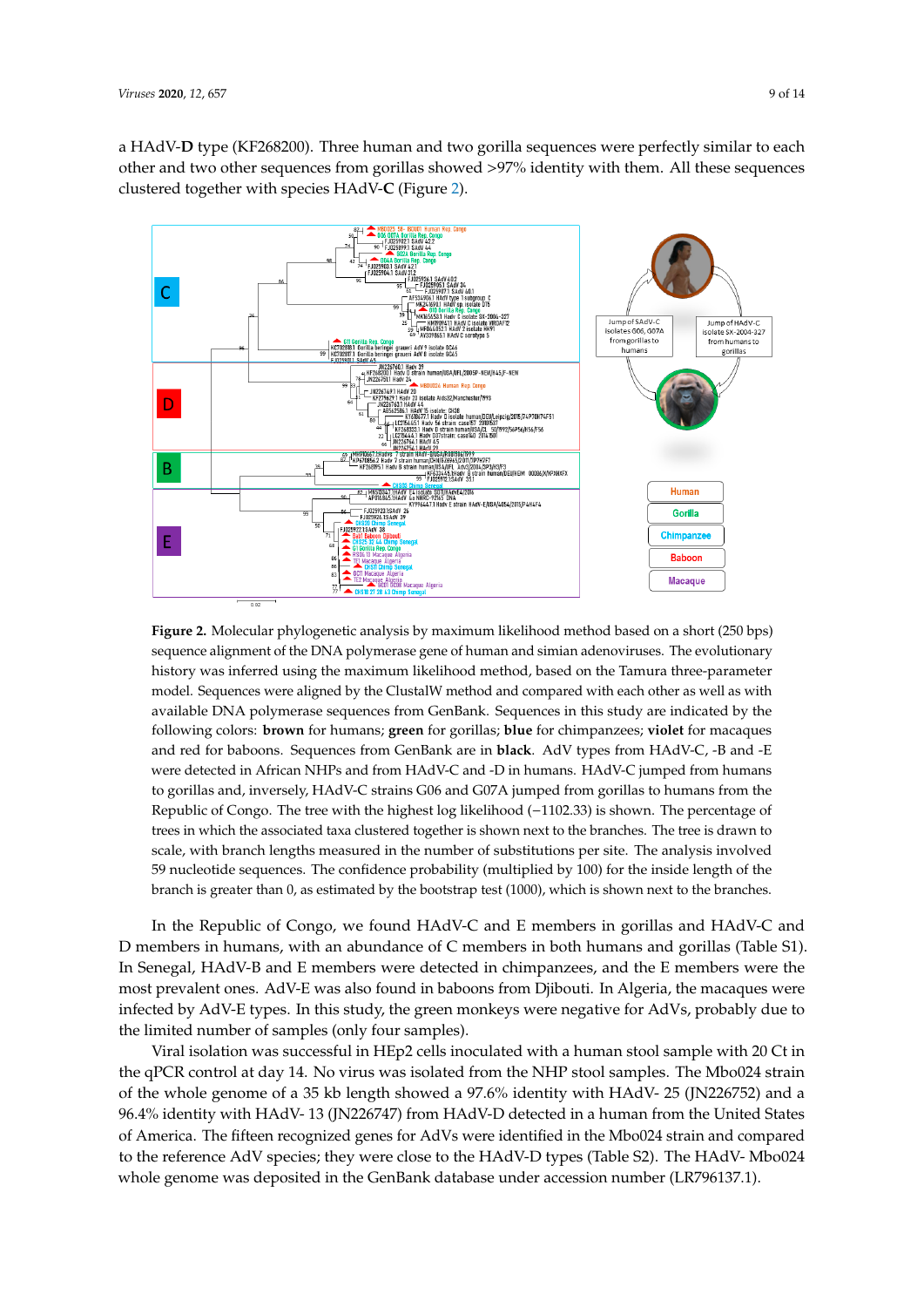## **4. Discussion**

Since the recurring influenza scares (H5N1 since 1997 and H7N9 in 2013) and the recent coronavirus outbreaks (SARS-CoV in 2003, MERS-CoV in 2010 and SARS-CoV-2 in 2019), the topic of zoonotic viruses, particularly viruses that can cross the interspecies barrier from their natural host and eventually cause disease in humans, has aroused great interest. For any virus, adaptation to a new host must meet several basic requirements and key events. In this study, we detected several species of AdVs in African great apes (gorillas and chimpanzees) and monkeys (baboons and Algerian macaques), as well as in local people residing near gorillas in the Republic of Congo. Interestingly, the positive rate was 3.3 folds higher in NHPs than in humans. More than one third of the NHPs and one tenth of the humans in this study carried and excreted AdVs in their feces. The high prevalence of AdVs in NHPs could be explained by the fact that these animals are repeatedly infected, although these infections would have to be prolonged and frequent to maintain virus circulation and increase their prevalence. There was much less virus excretion in human feces, which may have been due to a more efficient T-cell response to viruses [\[30\]](#page-13-11).

AdV infections have been reported at a high prevalence in wild gorilla and chimpanzee populations, as well as in other great apes [\[5](#page-12-4)[,13](#page-12-12)[,31](#page-13-12)[–34\]](#page-13-13). In the present study, the AdV-infection rate in gorillas from the Republic of Congo was 35.9%, which is close to the previously reported rates in free ranging gorillas in the same area (44.9%) [\[31\]](#page-13-12) or those from Loango National Park, Gabon (48%) [\[31\]](#page-13-12). Captive gorillas in zoos had a much higher prevalence of shedding (36%–100%) [\[13\]](#page-12-12). The results in our Senegalese chimpanzee study population (54.2%) were higher than in the Cameroon/Democratic Republic of Congo study (40%) [\[13\]](#page-12-12) and in another population of savannah-dwelling chimpanzees from the Issa Valley in Tanzania (37%) [\[35\]](#page-13-14), and they were lower than the reported rate of 68% in the Republic of Congo [\[31\]](#page-13-12). These differences seem to be marginal and could be due to differences in sample collection and conservation conditions, study region, seasonality or degree of anthropogenic disturbance of the habitat, but they are less likely to be due to laboratory differences, since all the studies used the same PCR assay [\[13\]](#page-12-12). Our results confirm the persistence of AdV feces shedding and circulation in African great apes. In addition, the occurrence of AdVs in macaque feces ranged from 13% to 100%: 13% in Oregon—rhesus, 67% Covance—rhesus, 88% GTP—cynomolgus and 100% GTP—rhesus [\[13\]](#page-12-12). For the first time, we detected the DNA of AdVs in 27% of Barbary macaques from Algeria (27%). It was also reported that African monkeys could be infected with AdVs [\[5\]](#page-12-4). We found a positive rate of 17% in the sub-Saharan monkeys of our study, including 23% in baboons (from Senegal and Djibouti) and 0% in green monkeys. Although this difference in results between the macaques in North Africa and the other monkeys in sub-Saharan Africa was not statistically significant and was related to the difference in sample sizes (69 macaques versus only 13 baboons and 4 green monkeys), the difference was not statistically significant. In addition, macaques already live in contact with tourists, which may be the cause of transmission between the two species. Although prevalence statistics are presented here, the reality may be underestimated due to the potential deterioration of the sample. Great apes seemed to be more infected (46%) than monkeys (25.6%) and humans (10.5%). On the one hand, apes could be repeatedly infected and, consequently, viruses may be maintained and circulated fluently. On the other hand, the human T-cell response to the viruses is more effective, leading to the limitation of virus shedding.

Our study revealed a great diversity of AdVs among African humans and NHPs. We identified 25 AdV sequences from NHPs and four from humans. From NHPs, based on the 250 bp of AdV DNA polymerase gene [\[13\]](#page-12-12), we detected the members of three AdV species: these were principally HAdV-E in 72% of cases, followed by HAdV-C in 24% of cases and HAdV-B in 4% of cases. These AdVs have been previously reported [\[5](#page-12-4)[,31](#page-13-12)[,32,](#page-13-15)[34,](#page-13-13)[36\]](#page-13-16). In addition, it could be possible, because of the methodology, that very divergent segments were not picked up by the primers, especially those of monkey AdVs. Therefore, the non-identified AdVs here could be SAdVs or AdVs from other species which were not amplified by the applied primers. Furthermore, the DNA polymerase fragment was selected in order to be highly conserved. It is therefore no surprise that it was found to be considerably conserved.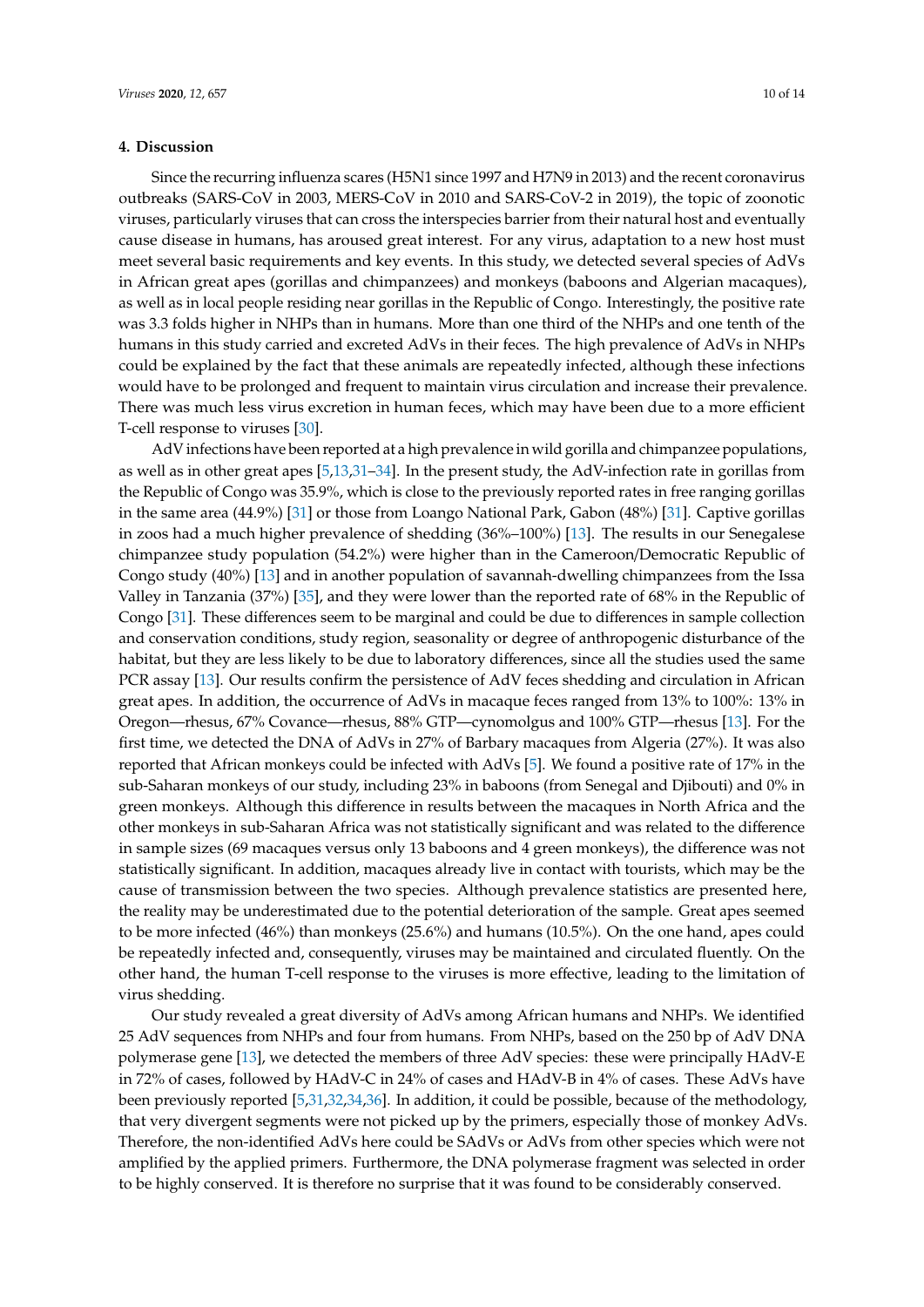As demonstrated in Figure [2,](#page-8-0) HAdV-E members seemed to be well adapted in NHPs, since they were present in all NHPs in this study, except green monkeys (perhaps because of the small number of samples), and they clustered both with one another and with SAdV-E members. Although AdVs are generally considered to be rather host species-specific viruses, there are some exceptions [\[3\]](#page-12-2). Indeed, HAdV-E could be an exception, since African great apes, as well as macaques or other monkeys in our study, carried HAdV-E members. For HAdV-E type occurrence in this study, wild Senegalese chimpanzees were the most numerous hosts (50% of cases), followed by macaques (39%) and then gorillas and baboons (5.5% of cases for each). Herein, the hypothesis that NHP AdV members of the HAdV-E originated from chimpanzees [\[32](#page-13-15)[,33\]](#page-13-17), and because chimpanzees, gorillas and baboons all live in sub-Saharan Africa, we can suppose that the gorilla and baboon HAdV-E types of this study were the result of chimpanzee AdV transmission. The evolution of HAdV-E viruses and their adaptation to new hosts requires further investigation.

HAdV-C types were detected in the gorilla feces samples from the LLR and OKNP and eco-guards as well as in humans living around the OKNP. These AdV-C members consist of three clades: (i) Clade 1: one gorilla isolate from OKNP, one gorilla isolate from LLR and three human isolates that are fully identical and they are all very similar to SAdV-42.2. In addition, two other isolates from LLR gorillas had close similarity with SAdV-42.1; (ii) Clade 2: a gorilla AdV from OKNP with perfect similarity to HAdV-C K67-339 (LC504573); (iii) Clade 3: a gorilla AdV from LLR, closely related to *Gorilla beringei graueri* AdV-9 [\[36\]](#page-13-16). HAdV-C types had already been reported in free ranging gorillas from Republic of Congo [\[31\]](#page-13-12) and Gabon [\[33\]](#page-13-17), wild mountain (*Gorilla beringei beringei*) and Grauer's (*Gorilla beringei graueri*) gorillas from Rwanda [\[36\]](#page-13-16) and captive gorillas, as well as captive chimpanzees and bonobos [\[13\]](#page-12-12). According to Hoppe et al. [\[32\]](#page-13-15) and other studies [\[13](#page-12-12)[,33\]](#page-13-17), it seems that all the lineages in HAdV-C are host specific. Nevertheless, we report here that both a gorilla AdV (G10) and human AdVs (Mbo025, 058 and Ibou01) are related to species HAdV-C (Figure [2\)](#page-8-0), which is evidence for cross-species and potential zoonotic transmission. As a result, HAdV-C types could have a wider range of hosts rather than being strictly host species-specific. Wild gorillas and chimpanzees that do not necessarily come into daily contact with humans carry human-associated adenoviruses. The same was true for the local human population, including the eco-guards that carried simian viruses. This suggests that a kind of "jump" has occurred.

A HAdV-B type detected here in a Senegalese chimpanzee was close to SAdV-41.1 which was detected in a captive gorilla [\[13\]](#page-12-12). AdVs belonging to this species have been previously reported in chimpanzees and gorillas from the Republic of Congo [\[31\]](#page-13-12), wild gorillas from Gabon [\[33\]](#page-13-17) and both captive and wild gorillas and chimpanzees [\[13,](#page-12-12)[32\]](#page-13-15). Wevers et al. [\[5\]](#page-12-4) reported HAdV-B types in 53 gorillas and six chimpanzees and confirmed for wild individuals that members of HAdV-B widely infect great apes. However, viruses of the same host species strayed throughout the clade, and several subclades comprising AdVs of different hosts were visible [\[5\]](#page-12-4). They suggested that human HAdV-B originated in great apes. In our study, the HAdV-B type that was found in chimpanzees formed a separate lineage from the clade of HAdV-B.

Among human AdVs, HAdV-D is the largest and fastest growing species [\[5\]](#page-12-4). We detected HAdV-D members in the stool of humans living around the OKNP, thus confirming that the species HAdV-D originated in humans [\[32\]](#page-13-15) and so far has been exclusively human specific. Nkogue et al. reported four different serotypes in a human population around a gorilla park, highlighting the diversity of AdVs circulating in humans [\[33\]](#page-13-17). Furthermore, it has been found that AdVs from wild chimpanzees clustered in HAdV-D and showed a 99% pairwise hexon nucleic acid identity with HAdV-15 and a 98% identity with HAdV-29 and -30 [\[5\]](#page-12-4). As a result of the co-habitation of eco-guards with NHPs, the transmission of these viruses from humans to NHPs could eventually lead to the extension of HAdV-D members in NHP communities. In our study, viral isolation was possible only in a human sample as the NHP samples were not fresh. AdV strain Mbo024 was identified as a HAdV-D member and was found to be almost identical to HAdV-25, thus confirming the PCR results. Unfortunately, it has not been possible to isolate other AdVs in humans or NHPs in order to better understand their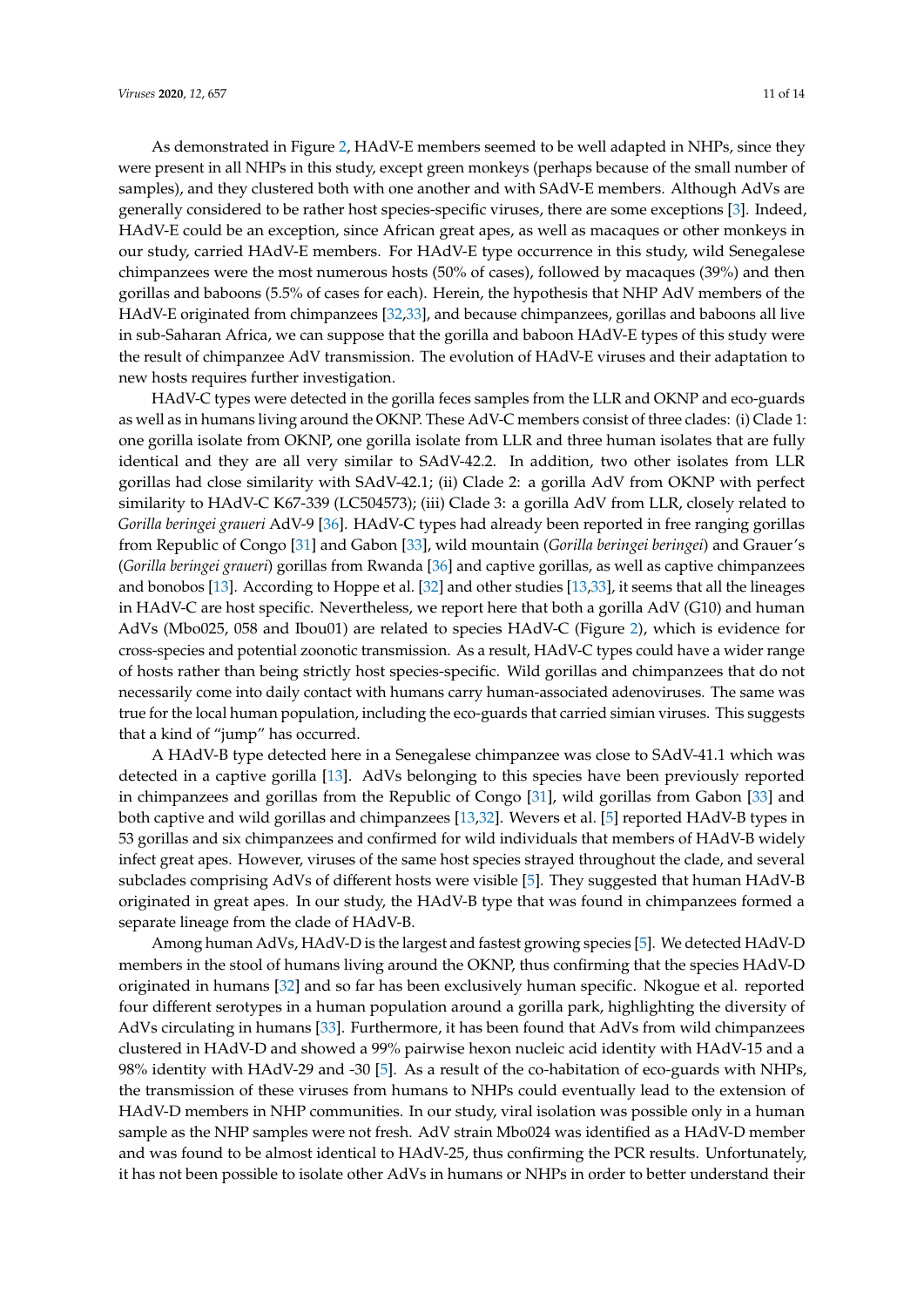genetic diversity and relationships. In addition to the degraded quality of the NHP samples, failures of the simian virus culture could be related to the lack of a suitable culture system, since the culture was performed using human cell lines.

Finally, our results show that AdVs are naturally present among African NHPs and the human communities living near them. Wild chimpanzees and gorillas of the same population carry a variety of AdV genotypes, suggesting that great apes are the origin of many HAdVs. These viruses are maintained by the exchange between ape individuals and potentially with human populations that live nearby. One of the strengths of this study was that we analyzed the fecal samples of different NHP species with different origins (North Africa and sub-Saharan Africa) as well as samples from humans living in contact with primates in order to evaluate the potential for zoonotic transmission. Moreover, the fact that while the target partial gene seemed to be linked even across species, one organism could be capable of hosting simian and human viruses and recombination events, is not highlighted here, but it is a possibility. We complement and enrich recent knowledge (e.g., [\[5,](#page-12-4)[13,](#page-12-12)[32\]](#page-13-15)) which has suggested that HAdV evolution has been mainly governed by strong, long-term associations with their hominid hosts. AdV species (in particular HAdV-E) have been found to be represented in several primates, suggesting, most likely, cross-species transmission. Moreover, we found evidence of the zoonotic transmission of adenoviruses, particularly in HAdV-C members, in the Republic of Congo.

## **5. Conclusions**

Our study reported a rich diversity of adenovirus types in HAdV-E, HAdV-C and HAdV-B among African apes and/or monkeys as well as indigenous human populations (HAdV-C and HAdV-D). AdV shedding was more prevalent in NHPs than in humans (infection rate was 3.3 folds higher in NHPs compared to humans). HAdV-E types were the most predominant ones in NHPs regardless of their origins, and they seemed to lack strict host specificity. The AdVs from NHPs that were detected here (especially AdV-C members) are common in NHPs and human populations living nearby, thus suggesting a zoonotic transmission, meaning that these viruses have switched hosts. This has been especially true for crossing the species barrier between different NHP species (especially in the case of the AdV-E members), between NHPs and humans, but it may also occur between humans, NHPs and other animal species.

**Supplementary Materials:** The following are available online at http://[www.mdpi.com](http://www.mdpi.com/1999-4915/12/6/657/s1)/1999-4915/12/6/657/s1, Table S1. Adenoviruses identified in the present study in African humans and NHPs (sequences of  $\approx$ 250 bp DNA polymerase gene) and their identity with GenBank reference sequences; Table S2: Mbo024 gene annotation and comparison to other related *Human mastadenovirus D* types. Supp. Material S1: whole genome Mbo024.

**Author Contributions:** H.M., I.A., B.D., D.R. and O.M. designed the study. H.M., I.A., B.D., J.A., I.B., A.L., G.D., C.S., S.G., D.R. and O.M. collected the samples. H.M., I.A. performed the lab work. H.M., I.A., M.L.T., B.L.S., F.F. and O.M. carried out the data analysis. H.M. and I.A. drafted the manuscript. J.A., B.D., I.B., G.D., R.A.H.-A., A.B., B.L.S., F.F., D.R. and O.M. reviewed and edited the manuscript. All authors have read and agreed to the published version of the manuscript.

**Funding:** This study was supported by the Institut Hospitalo-Universitaire (IHU) Méditerranée Infection, the National Research Agency under the program « Investissements d'avenir », reference ANR-10-IAHU-03, the Région Provence-Alpes-Côte d'Azur and European funding FEDER PRIMI, the Service de Coopération et d'Action Culturelle of the French Embassy in the Republic of Congo and the Laboratoire National de Santé Publique of Brazzaville.

**Acknowledgments:** We are grateful to Clio Grimaldier, Mboussi Vincent, Bréchard Ludivine, Aurelia Caputo for their valuable technical assistance in this work. We are grateful to Ismail Lafri, Rahal Mohamed and Fayçal Zeroual, and the *Parc National* de Chréa (Algeria). We are also grateful to Agence Congolaise de la Faune et des Aires Protégées and Ministry of Health and Population of the Republic of Congo for their valuable assistance in this work. We thank the Direction des Parcs Nationaux and the Direction des Eaux et Forêts Chasses et de la Conservation des Sols of the Senegalese Ministry of the Environment. We thank Paula Alvarez Varona, Daouda Diallo, Mamadou F. Diallo y Mamadou Samba Sylla for help in the field in the Dindéfelo Community Natural Reserve of Senegal.

**Conflicts of Interest:** The authors declare no conflict of interest. The funding sponsors had no role in the design of the study; in the collection, analyses, or interpretation of data; in the writing of the manuscript and in the decision to publish the results.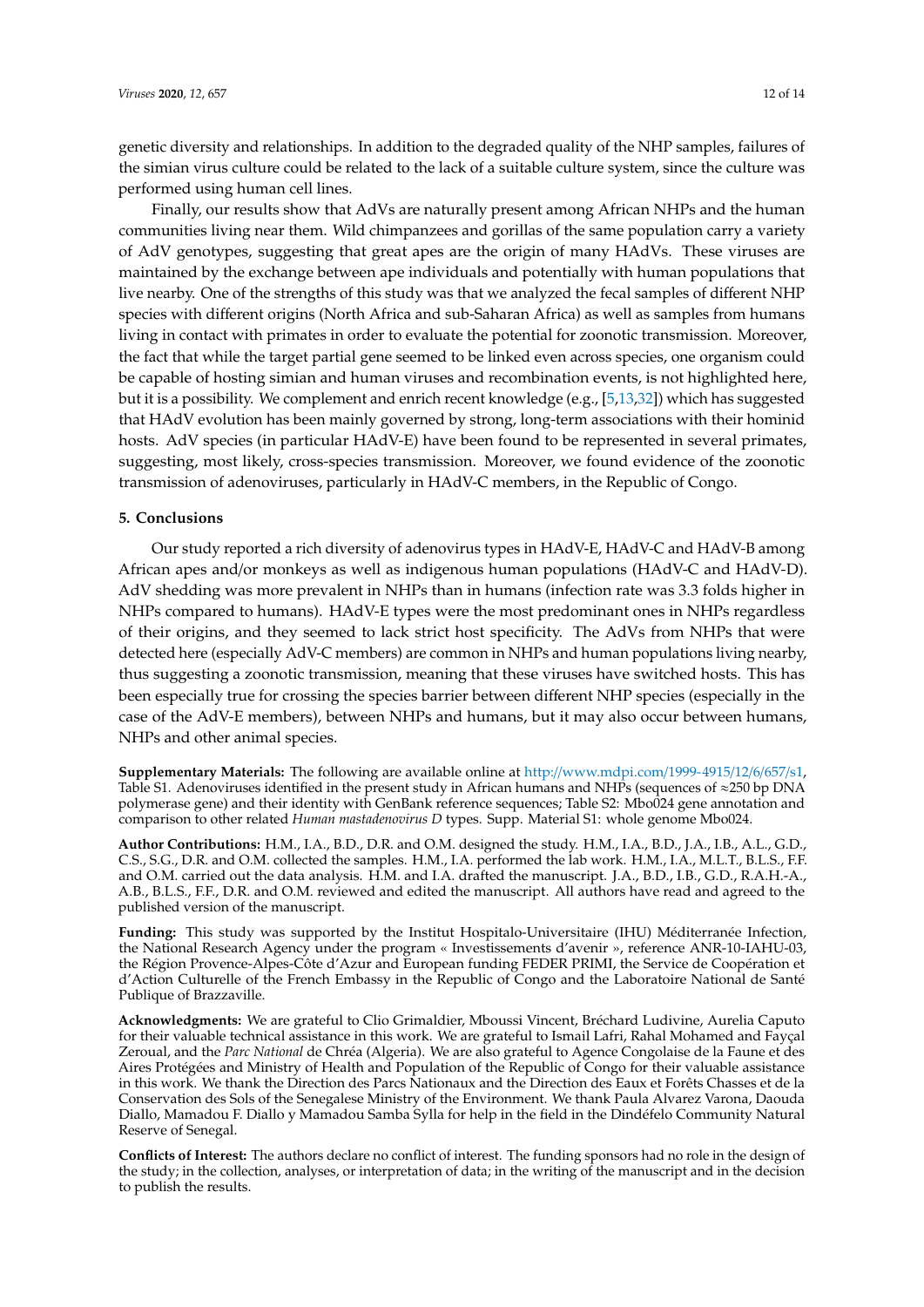## **References**

- <span id="page-12-0"></span>1. Rowe, W.P.; Huebner, R.J.; Gilmore, L.K.; Parrott, R.H.; Ward, T.G. Isolation of a Cytopathogenic Agent from Human Adenoids Undergoing Spontaneous Degeneration in Tissue Culture. *Proc. Soc. Exp. Biol. Med.* **1953**, *84*, 570–573. [\[CrossRef\]](http://dx.doi.org/10.3181/00379727-84-20714) [\[PubMed\]](http://www.ncbi.nlm.nih.gov/pubmed/13134217)
- <span id="page-12-1"></span>2. D'ambrosio, E.; Grosso, N.D.; Chicca, A.; Midulla, M. Neutralizing antibodies against 33 human adenoviruses in normal children in Rome. *J. Hyg. (Lond.)* **1982**, *89*, 155–161. [\[CrossRef\]](http://dx.doi.org/10.1017/S0022172400070650) [\[PubMed\]](http://www.ncbi.nlm.nih.gov/pubmed/7096999)
- <span id="page-12-2"></span>3. Borkenhagen, L.K.; Fieldhouse, J.K.; Seto, D.; Gray, G.C. Are adenoviruses zoonotic? A systematic review of the evidence. *Emerg. Microbes Infect.* **2019**, *8*, 1679–1687. [\[CrossRef\]](http://dx.doi.org/10.1080/22221751.2019.1690953)
- <span id="page-12-3"></span>4. Purkayastha, A.; Su, J.; Carlisle, S.; Tibbetts, C.; Seto, D. Genomic and bioinformatics analysis of HAdV-7, a human adenovirus of species B1 that causes acute respiratory disease: Implications for vector development in human gene therapy. *Virology* **2005**, *332*, 114–129. [\[CrossRef\]](http://dx.doi.org/10.1016/j.virol.2004.10.041) [\[PubMed\]](http://www.ncbi.nlm.nih.gov/pubmed/15661145)
- <span id="page-12-4"></span>5. Wevers, D.; Metzger, S.; Babweteera, F.; Bieberbach, M.; Boesch, C.; Cameron, K.; Couacy-Hymann, E.; Cranfield, M.; Gray, M.; Harris, L.A.; et al. Novel Adenoviruses in Wild Primates: A High Level of Genetic Diversity and Evidence of Zoonotic Transmissions. *J. Virol.* **2011**, *85*, 10774–10784. [\[CrossRef\]](http://dx.doi.org/10.1128/JVI.00810-11)
- <span id="page-12-15"></span><span id="page-12-5"></span>6. Lange, C.E.; Niama, F.R.; Cameron, K.; Olson, S.H.; Nina, R.A.; Ondzie, A.; Bounga, G.; Smith, B.R.; Pante, J.; Reed, P.; et al. First evidence of a new simian adenovirus clustering with Human mastadenovirus F viruses. *Virol. J.* **2019**, *16*, 1–6. [\[CrossRef\]](http://dx.doi.org/10.1186/s12985-019-1248-z)
- <span id="page-12-6"></span>7. Gillespie, T.R.; Nunn, C.L.; Leendertz, F.H. Integrative approaches to the study of primate infectious disease: Implications for biodiversity conservation and global health. *Am. J. Phys. Anthropol.* **2008**, *137*, 53–69. [\[CrossRef\]](http://dx.doi.org/10.1002/ajpa.20949)
- <span id="page-12-7"></span>8. Wolfe, N.D.; Dunavan, C.P.; Diamond, J. Origins of major human infectious diseases. *Nature* **2007**, *447*, 279–283. [\[CrossRef\]](http://dx.doi.org/10.1038/nature05775)
- <span id="page-12-8"></span>9. Devaux, C.A.; Mediannikov, O.; Medkour, H.; Raoult, D. Infectious Disease Risk Across the Growing Human-Non Human Primate Interface: A Review of the Evidence. *Front. Public Healthy* **2019**, *7*, 1–22. [\[CrossRef\]](http://dx.doi.org/10.3389/fpubh.2019.00305)
- <span id="page-12-9"></span>10. Loustalot, F.; Creyssels, S.; Salinas, S.; Benko, M.; Harrach, B.; Mennechet, F.J.D.; Kremer, E.J. Les adénovirus non-humains: Un risque zoonotique? *Med. Sci.* **2015**, *31*, 1102–1108. [\[CrossRef\]](http://dx.doi.org/10.1051/medsci/20153112013)
- <span id="page-12-10"></span>11. Balboni, A.; Verin, R.; Morandi, F.; Poli, A.; Prosperi, S.; Battilani, M. Molecular epidemiology of canine adenovirus type 1 and type 2 in free-ranging red foxes (Vulpes vulpes) in Italy. *Vet. Microbiol.* **2013**, *162*, 551–557. [\[CrossRef\]](http://dx.doi.org/10.1016/j.vetmic.2012.11.015)
- <span id="page-12-11"></span>12. Benko, M.; Harrach, B.; Kremer, E.J. Do nonhuman primate or bat adenoviruses pose a risk for human health? *Future Microbiol.* **2014**, *9*, 269–272. [\[CrossRef\]](http://dx.doi.org/10.2217/fmb.13.170) [\[PubMed\]](http://www.ncbi.nlm.nih.gov/pubmed/24762301)
- <span id="page-12-12"></span>13. Roy, S.; Vandenberghe, L.H.; Kryazhimskiy, S.; Grant, R.; Calcedo, R.; Yuan, X.; Keough, M.; Sandhu, A.; Wang, Q.; Medina-Jaszek, C.A.; et al. Isolation and characterization of adenoviruses persistently shed from the gastrointestinal tract of non-human primates. *PLoS Pathog.* **2009**, *5*, 1–9. [\[CrossRef\]](http://dx.doi.org/10.1371/journal.ppat.1000503) [\[PubMed\]](http://www.ncbi.nlm.nih.gov/pubmed/19578438)
- <span id="page-12-13"></span>14. Panto, L.; Podgorski, I.I.; Jánoska, M.; Márko, O.; Harrach, B. Taxonomy proposal for Old World monkey adenoviruses: Characterisation of several non-human, non-ape primate adenovirus lineages. *Arch. Virol.* **2015**, *160*, 3165–3177. [\[CrossRef\]](http://dx.doi.org/10.1007/s00705-015-2575-z) [\[PubMed\]](http://www.ncbi.nlm.nih.gov/pubmed/26370792)
- <span id="page-12-14"></span>15. Russell, W.C. Adenoviruses: Update on structure and function. *J. Gen. Virol.* **2009**, *90*, 1–20. [\[CrossRef\]](http://dx.doi.org/10.1099/vir.0.003087-0) [\[PubMed\]](http://www.ncbi.nlm.nih.gov/pubmed/19088268)
- 16. Roy, S.; Gao, G.; Clawson, D.S.; Vandenberghe, L.H.; Farina, S.F.; Wilson, J.M. Complete nucleotide sequences and genome organization of four chimpanzee adenoviruses. *Virology* **2004**, *324*, 361–372. [\[CrossRef\]](http://dx.doi.org/10.1016/j.virol.2004.03.047)
- 17. Lu, J.; Wang, Q.; Wang, H.; Li, G.; Gao, G. Molecular characterization of adenoviruses in fecal samples of captively bred rhesus macaques in China. *Vet. Microbiol.* **2011**, *149*, 461–466. [\[CrossRef\]](http://dx.doi.org/10.1016/j.vetmic.2010.12.005)
- 18. Kovács, G.M.; Davison, A.J.; Zakhartchouk, A.N.; Harrach, B. Analysis of the first complete genome sequence of an Old World monkey adenovirus reveals a lineage distinct from the six human adenovirus species. *J. Gen. Virol.* **2004**, *85*, 2799–2807. [\[CrossRef\]](http://dx.doi.org/10.1099/vir.0.80225-0)
- 19. Basnight, M.; Rogers, N.G.; Gibbs, C.J.; Gajdusek, D.C. Characterization of four new adenovirus serotypes isolated from chimpanzee tissue explants. *Am. J. Epidemiol.* **1971**, *94*, 166–171. [\[CrossRef\]](http://dx.doi.org/10.1093/oxfordjournals.aje.a121308)
- 20. Bányai, K.; Esona, M.D.; Liu, A.; Wang, Y.; Tu, X.; Jiang, B. Molecular detection of novel adenoviruses in fecal specimens of captive monkeys with diarrhea in China. *Vet. Microbiol.* **2010**, *142*, 416–419. [\[CrossRef\]](http://dx.doi.org/10.1016/j.vetmic.2009.10.014)